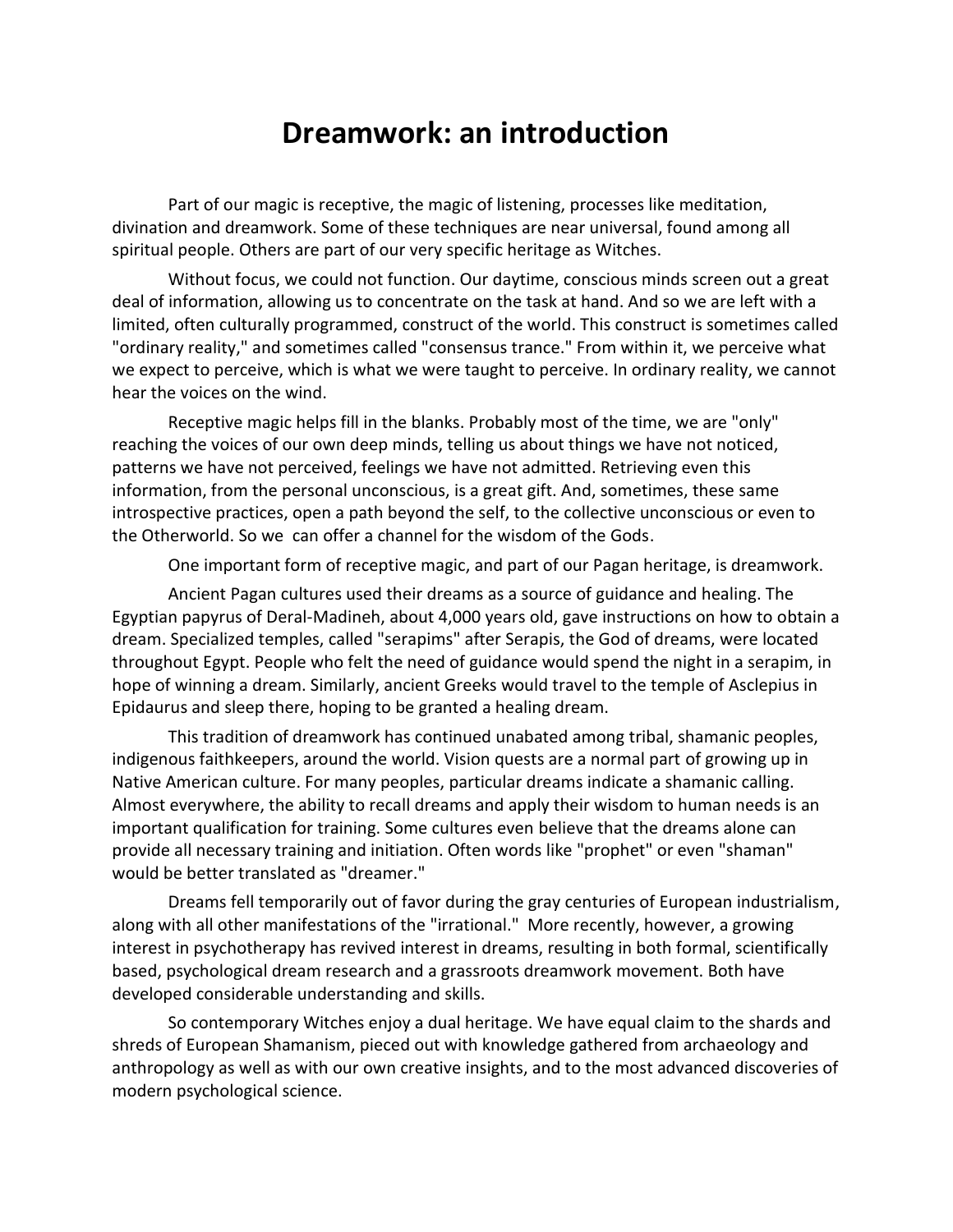In weaving them together, it's important to remember that modern dreamwork has so far been exclusively directed toward self-discovery and self-development. These things are absolutely necessary - they come first - but they are not sufficient. The briefest examination of indigenous dreamwork, from shamanic cultures all around the world, reveals the obvious difference. A shaman is a dreamer who dreams in service to the community.

If we really mean to restore the Old Ways of Europe, consistent with those of the rest of the world, we must learn to dream for each other, and for Mother Earth.

The most basic fact about dreams is that everyone dreams, three to five times every night. Dreaming is associated with rapid eye movement, one of the normal phases of sleep. If you think you never dream, it's just that you don't presently remember your dreams.

If your dreams sometimes seem illogical, perhaps you remember only fragments of the dream or possibly the dream reveals something illogical about yourself. Or, maybe you don't yet understand this language of the deep mind and the heart. This comes with patience and practice. Also remember that not every dream has to be reduced to ordinary-reality logic. Often it's good just to sit with the images for awhile, allowing them to develop in their own way, without immediately grasping for the logic behind them.

If you aren't working with your dreams right now, you can certainly learn how. Dream recall and dream work are not talents, but skills. Those who seem particularly adept have simply learned these skills informally, often in the family and within a supportive culture. They are not so much *gifted* dream workers as they are *practiced* dream workers. Almost anyone can learn similar skills. Witches have a head start.

Predictably, the more creative, pictorial "right brained" types are more likely to recall their dreams than the analytical "left-brainers." More significantly, people who believe that dreams are important are more likely than others to recall their dreams. If you meditate, participate in rituals, or practice any of the creative arts, you are the "dream recaller" type.

**Everyday dreamwork - the magic of listening**: The most important kind of dream retrieval is open minded listening, simple receptivity, without specific questions. Questions are a kind of screen, limiting us to that information we already know enough to ask about. The deep mind and the Otherworld are more generous than that. Their gifts are as free as the rain, but, like the rain, they benefit people who build cisterns. Here are basic, no-frills techniques that you can - and should - use almost every night.

▸ Prepare to record your dreams. Put a flashlight, notebook and pens, or a tape recorder, beside your bed, so that you can reach them easily in the middle of the night.

If you have to get up and hunt around for writing materials, the dream will fade from your memory. Worse, you will dissipate the dream's emotional feel -- the most important thing about it. Also, these preparations tell your deep mind that you are committed to self-exploration.

▸ Use a simple bedtime prayer or affirmation, for example "tonight I will remember my dreams and learn from them."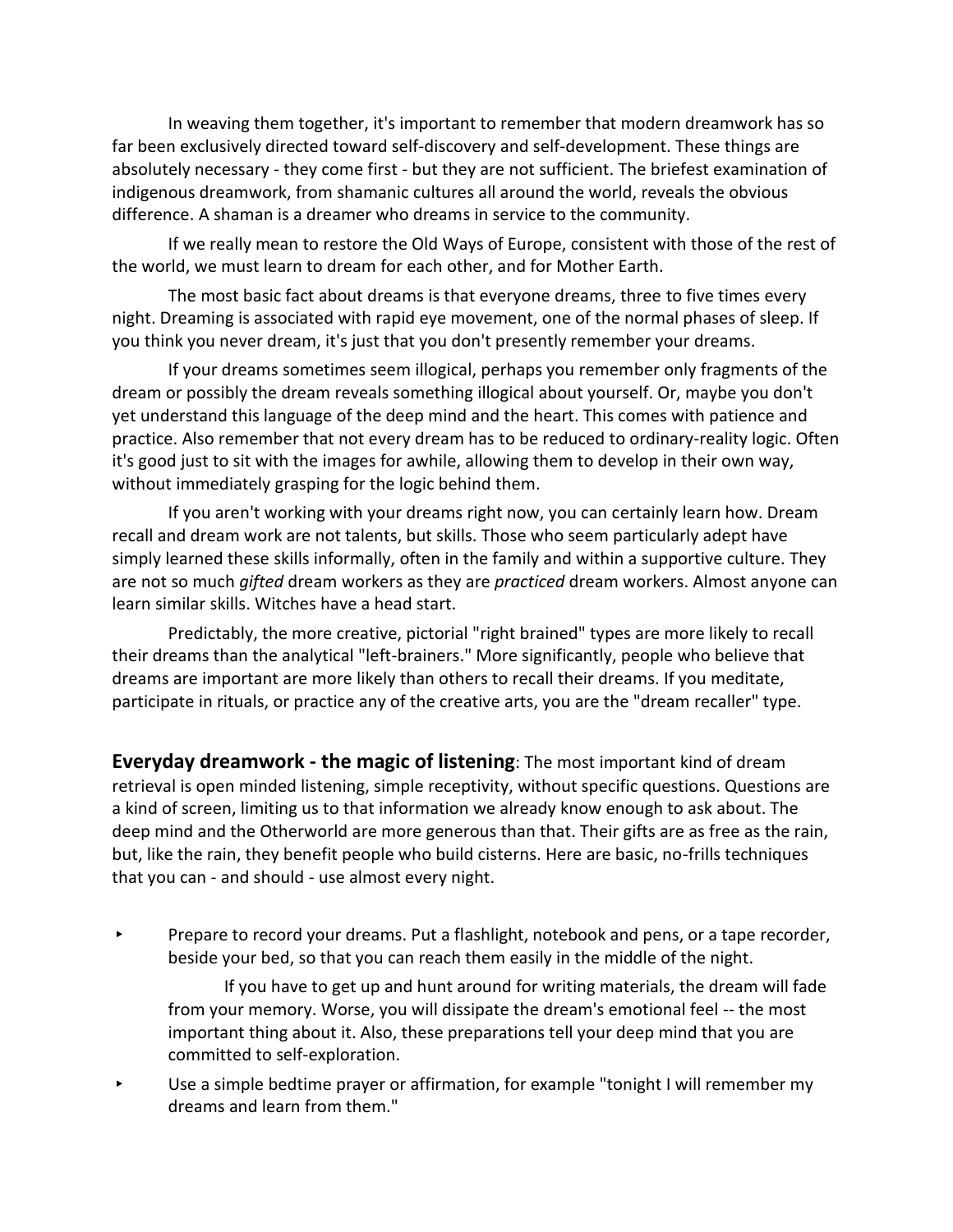- ▸ Herbs can help induce dreams: the classic dream pillow is hops for sleep, mugwort for dreams, and lavender for a pleasant smell, sewed into a sachet and slipped into your pillowcase. (Caution: people who are allergic to ragweed, celery or carrots should avoid mugwort, which is related to all of them.)
- ▸ A Witch's Ladder (a knotted cord used as a rosary) is good for meditation at anytime, including bedtime. Make your Ladder of cords or yarn in colors that symbolize dream and vision for you. (Shades of blue and purple are often used.) Braid them to a comfortable thickness, then tie forty simple overhand knots.

**Special Occasion Dreamwork - the magic of asking**. Although this is less basic, it is sometimes more urgent. All of us will sometimes feel stuck, confused, overwhelmed. At those times, we may choose to take a specific question to the Otherworld or to ask for guidance on a particular issue. The process of trying to generate a topical dream is called dream incubation. Consider the incubated dream as a what-if tool, a sort of pictorial spreadsheet calculator for assessing alternative strategies for coping with issues in your life. Our heritage offers us many techniques to help us seek the wisdom we feel we need.

- Barring dire emergencies, wait for a night when you don't have to get up and out on schedule in the morning. A relaxed and gradual awakening is far more conducive to dream recall.
- ▸ You are more likely to remember your dreams when you sleep *lightly,* so make sure you get plenty of sleep on the night before you plan to incubate a dream. Also, consider taking a nap in the afternoon or early evening on the day of your dream incubation ritual.
- ▸ Another way to lighten your sleep is to make yourself a bit less comfortable than you normally would. Keep some light on in the room, or, more classically, keep the shades open on a full moon night. Consider using a sleeping bag on the rug instead of your cushy bed. Play some music, but be careful that it has neither words nor obvious emotional tone that might influence your dream. "New Age" meditation music, contentless and calm, might be a good choice.
- ▸ As always, keep your notebook or tape recorder well within reach when you go to sleep.
- ▸ **Do a dream-recall ritual at bedtime**: Spend the time after your nap and before bedtime in formal preparation to welcome a dream. Here are some ideas:
	- a. Set your altar in the West, the Quarter of dreams and visions. Decorate it with the color blue and with symbols of water. Have paper and pencil handy. Use altar and quarter candles in glasses, so you can safely leave them burning.
	- b. Take a leisurely ritual bath, using dream-inducing herbs, so you can relax while inhaling their scent.
	- c. Cast your Circle in the usual way. Invoke Deities that relate to dreams, visions or wisdom (or to your specific question). Include your sleeping place within the Circle.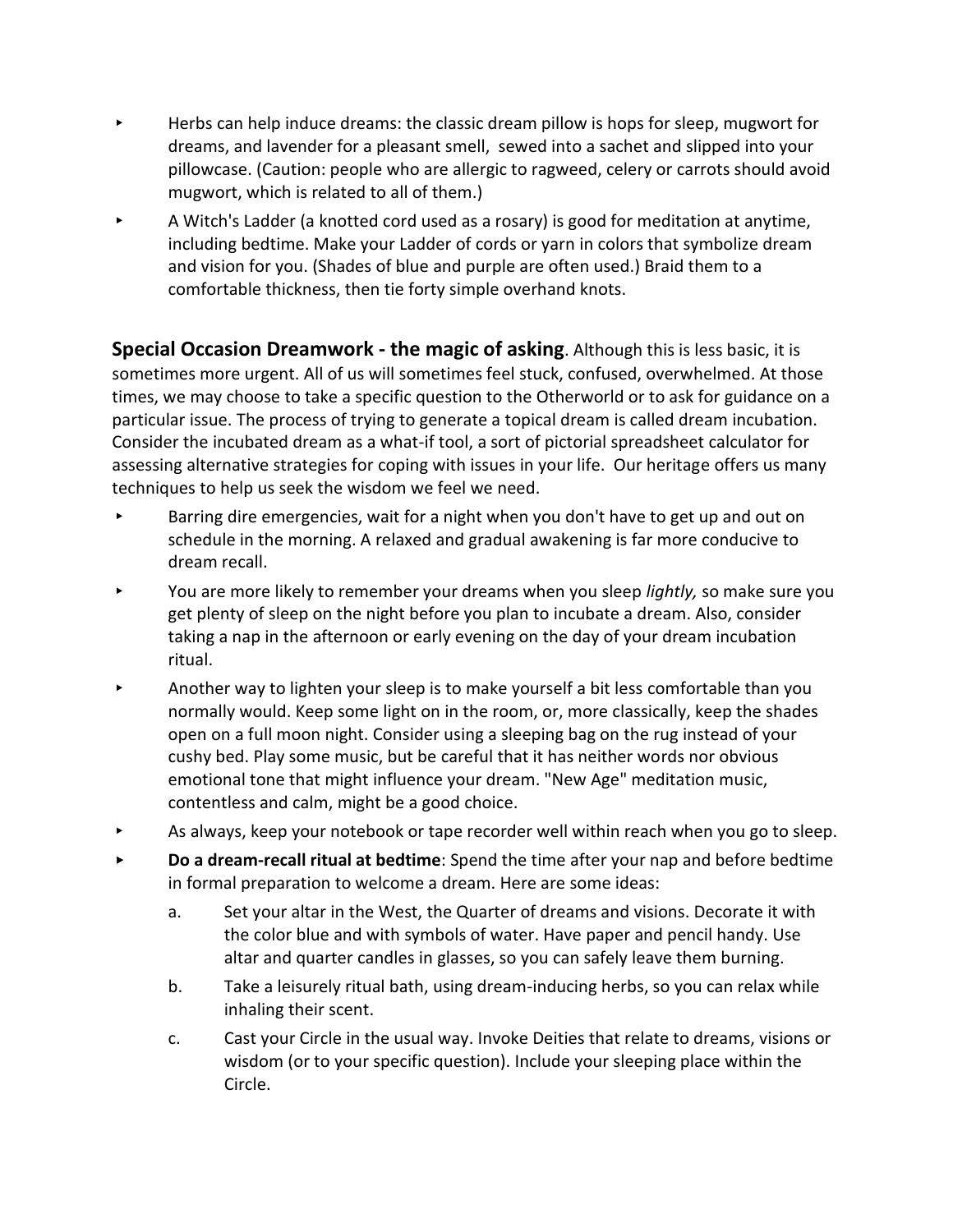- d. If you have made a Witch's ladder, you might want to consecrate it in this Circle. Even better, *make* one here, while meditating on your question. Use colors that seem to you to be related to your question. If you have made a dream pillow, consecrate this too.
- e. If you are using mugwort or other herb tea, ritually consecrate it to clarifying or healing dreams. Use it as your Circle beverage.
- f. After meditating on whatever perplexes you, write it down as completely as you can. If there is a decision to be made, list all the pros and cons. Feel free to use diagrams or to draw pictures or symbols. When you feel you have fully described the situation or formulated the question, bless the paper, asking the aid of the Deities you have invited. Then tuck the paper into your pillowcase.
- g. When you go to sleep, leave the Circle up and the candles lit. The gentle, moving light will lighten your sleep and make dream recall easier. If you have trouble falling asleep, meditate, using your Ladder if you have one. For this purpose, reverie is just as effective as actual sleep.
- h. Wake up gently, record your dreams and impressions before becoming too active, thank the Deities and Watchers, and close your Circle.

**Recording your dreams**: do this regardless of whether the dream was intentionally incubated or spontaneous:

- ▸ Before going to sleep, record the date. Knowing the date will be helpful in relating your dreams to the day's events, and invaluable if you find you are having a series of related dreams. Then write "Dream 1," to establish that you expect to recall more than one dream tonight.
- ▸ Record each dream the moment you awake from it. Dreams tend to fade quickly. No matter how vivid a dream seems in the middle of the night, usually by morning most or all of it will have slipped away.
- ▸ Record every dream that you retrieve. They are all important. Even more important is that when you record all your dreams you tell your deep mind that you really want to remember and learn from your dreams -- and so more dreams will come. Besides, what seems trivial in the middle of the night may show a different aspect in the morning.
- If there is a narrative plot line, record it in the present tense. This will make your recall more vivid when you read back what you wrote.
- ▸ Record as many details of your dream as you can. Look for all the sorts of things you might look for in a Tarot reading: the setting, the people, the action, the dialogue, any unusually vivid color. If there are any personal or mythological symbols present, be sure to record them, especially any you have been working with recently.
- ▸ Most important: take note of your feelings. This means both your emotional reactions and any bodily sensations you may have as you awake from the dream. These are the most elusive, the first to fade. If you won't be working through the dream till after work,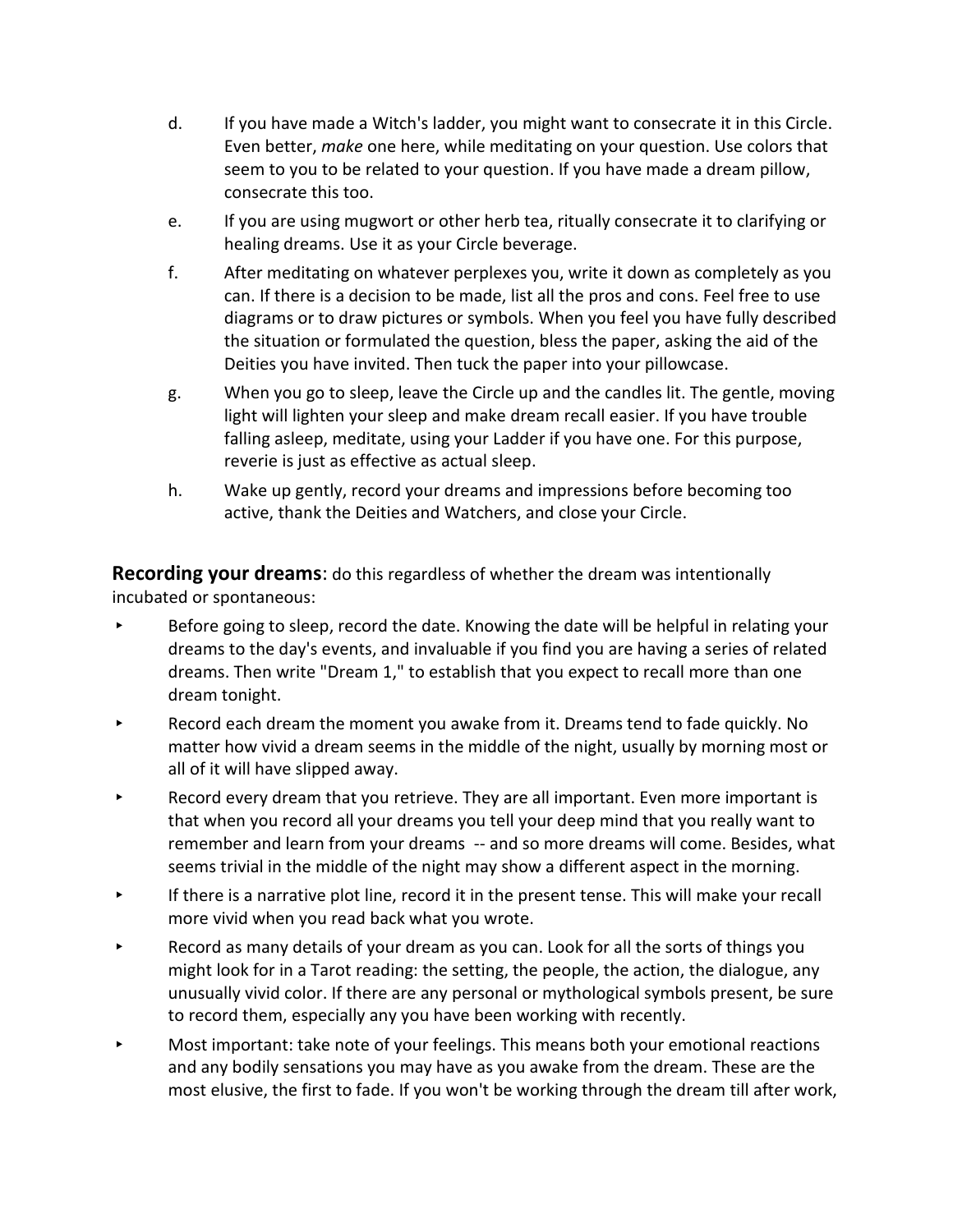recording them is critical.

- Be relaxed about your definition of what a dream is. If you awaken with anything at all in mind, a thought, an impression, or a song, write it down. If you wake with no recall of a dream at all, but with a pervading mood or feeling, stay relaxed in bed and make up a story to fit the mood. Let your imagination run free, and the story you create will be almost as valuable as a dream.
- ▸ After recording the first dream, write "Dream 2" in your notebook, and then "Dream 3" under the second one, and so on. This invites more dreams. Often, dreams of the same night will relate to the same issue, but they will each approach it in a different way. One dream will often shed new light on another dream, and together they provide a great deal of information.

# **Analyzing your dreams**

Transcribe the notes you made in the middle of the night to a more formal dream journal in which you can keep a record not just of your dreams, but of your dreamwork.

Consider the relationship between the dream and the events of the previous day. Even if the dream was fairly close to the day's events, it was unlikely to be just a rehash. Instead, it may be using the days events to symbolize something that lies deeper in your being. Or it may be showing you something you missed or offering you a new understanding of what transpired.

According to most contemporary dream theory, we dream primarily of ourselves. Other people - and sometimes even inanimate objects - in the dream are different aspects of ourselves, or different roles that we play or, at most, the images of other people that we have built up in our minds. So if you dream your sister, the information is more about your perceptions and attitude towards her than actually about her.

If you share this dream with covenmates or friends, record their insights. Say which ones rang true for you, but record them all. Some may contain truth you were not yet ready to hear.

Dreams can be interpreted both literally and symbolically. First look for literal meanings or warnings, the simple and immediate perceptions of the unconscious mind. For example, it you dream about your teeth falling out, consider whether it's time for a dental checkup. Or, if you dream of eating lots of fruits and vegetables, try improving your diet. If your dream includes a creative idea, by all means, give it form: dance it or bake it or carve it or whatever. If you honor the gift, more will come.

Then also look for symbolism. Go back through the dream and identify all the symbols it held and what they mean to you.

You may find it helpful to make three columns, labelled symbols, associations and feelings. First go through your description of the dream and list all the symbols in the first column. Leave plenty of space. Then fill in the other two columns.

Pay particular attention to feelings - both bodily sensations and emotions. They are a guide to those perceptions we are still not able to articulate. Associate to the feelings as well as to the symbols. Can you remember other times when you have felt this way?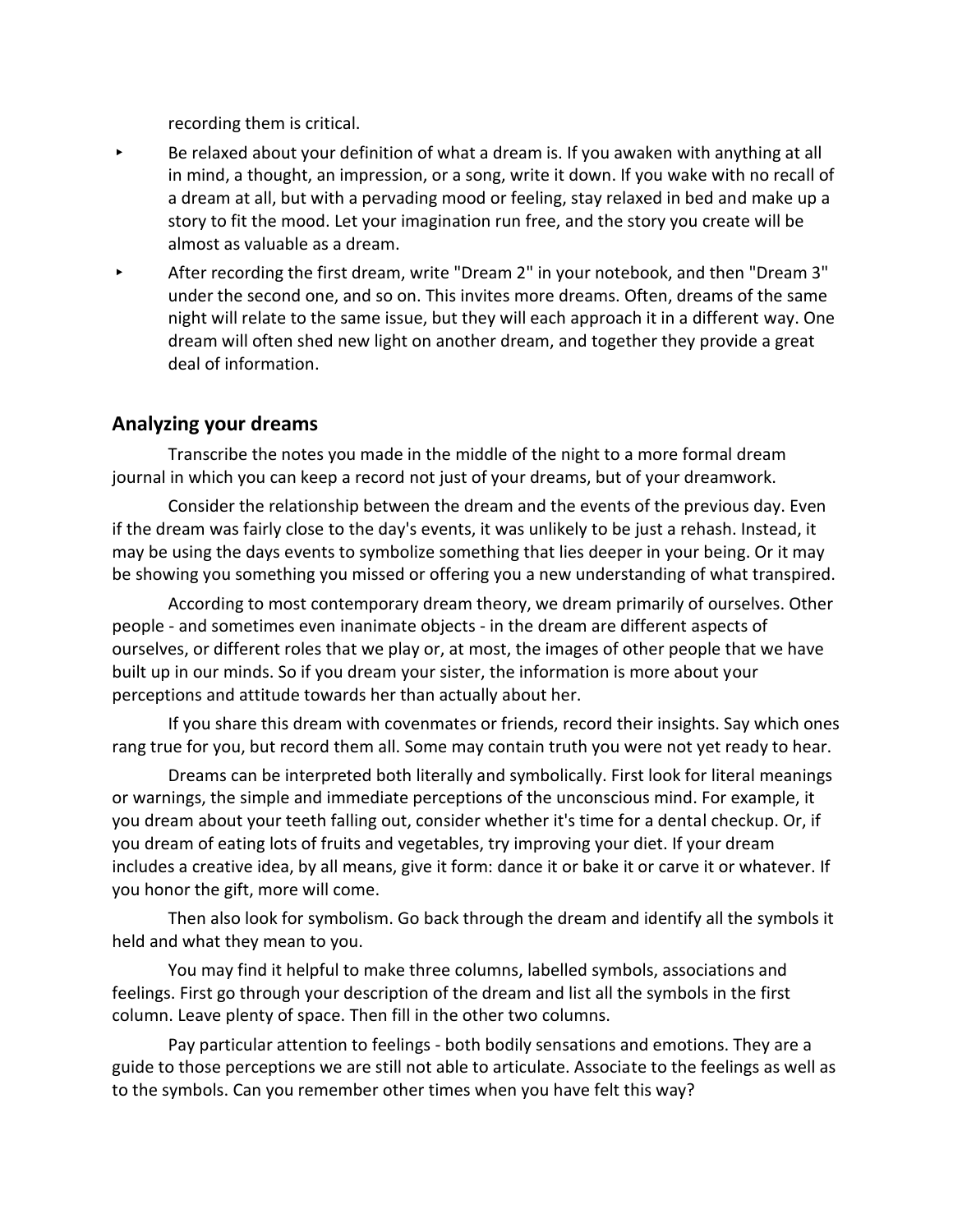Some of the associations will be traditional. People who are intensely involved with spiritual practice -- of any religion -- work with particular sets of symbols. So Witches may expect to see the elemental colors, or scenes or symbols of the moon's cycles or of the Wheel of the Year, or pictures of the Tarot, or the Runes, or whatever form of divination you normally use. By working intensely with this symbolism, you have given yourself and the Otherworld one or more well-developed vocabularies to speak through. That is one of the great benefits of consistent traditional practice.

But be careful. Don't fall into the fundamentalist trap of confusing symbol with fact. Living symbols are slippery, multi-vocal, downright protean. They won't *always* mean what they usually mean in tradition. Sometimes their meaning will be as mundane as the dentist. Other times, the meanings will be idiosyncratically personal. So let yourself brainstorm freely.

People sometimes experience the same dream repeated several times over a period of months or years. Such dreams may contain a challenging message, one we are not yet fully ready to hear. If the Otherworld keeps presenting it, it's probably very important. In safe space, with supportive friends, explore it as far as you can. At other times, series of related dreams may monitor inner developments.

### **Talking about your dreams.**

Talk to your close ones about your dreams. Sharing your dreams is another way of signaling your unconscious mind that you are taking this process seriously. And, just as talking through an everyday perplexity with a friend will sometimes help clarify it, sharing a dream with a friend may help deepen your understanding.

In traditional dream-oriented cultures, family groups will share their dreams every morning. That's hard for us to do. We may be living with people who are more secularly oriented and not particularly interested. Even in entirely Wiccan households, most workaday mornings are too pressured for self-exploration.

Instead, share your dreams with a dreamwork group or, better yet, with your coven. They already know the importance of dreamwork for inner exploration. If the group has been working together for any length of time, you have large segments of your symbolic vocabulary in common. Also, since Circle is a time set apart to work on your psycho-spiritual issues, you will be more focussed and less rushed. Even so, there will never be time to share all your dreams with a group, so choose the ones that have the strongest emotional tone, those that linger, and those that seemed most perplexing when you worked with them on your own.

Trusted and skilled friends may be able to point out things that you missed, or even sometimes things you were evading. Not all insights are easy to hear. Inner growth requires challenge as well as comfort. However, also remember that people will interpret *your* dream as they would if it were *their* dream. What else could they possibly do? Even in a group that's been working together for a long time, the same symbol does not necessarily mean the same thing to two different people, and it may not even always mean the same thing every time to the same person. Only you know which interpretations ring true for you right now.

When you are the listener, remember that it is the dreamer's dream and about the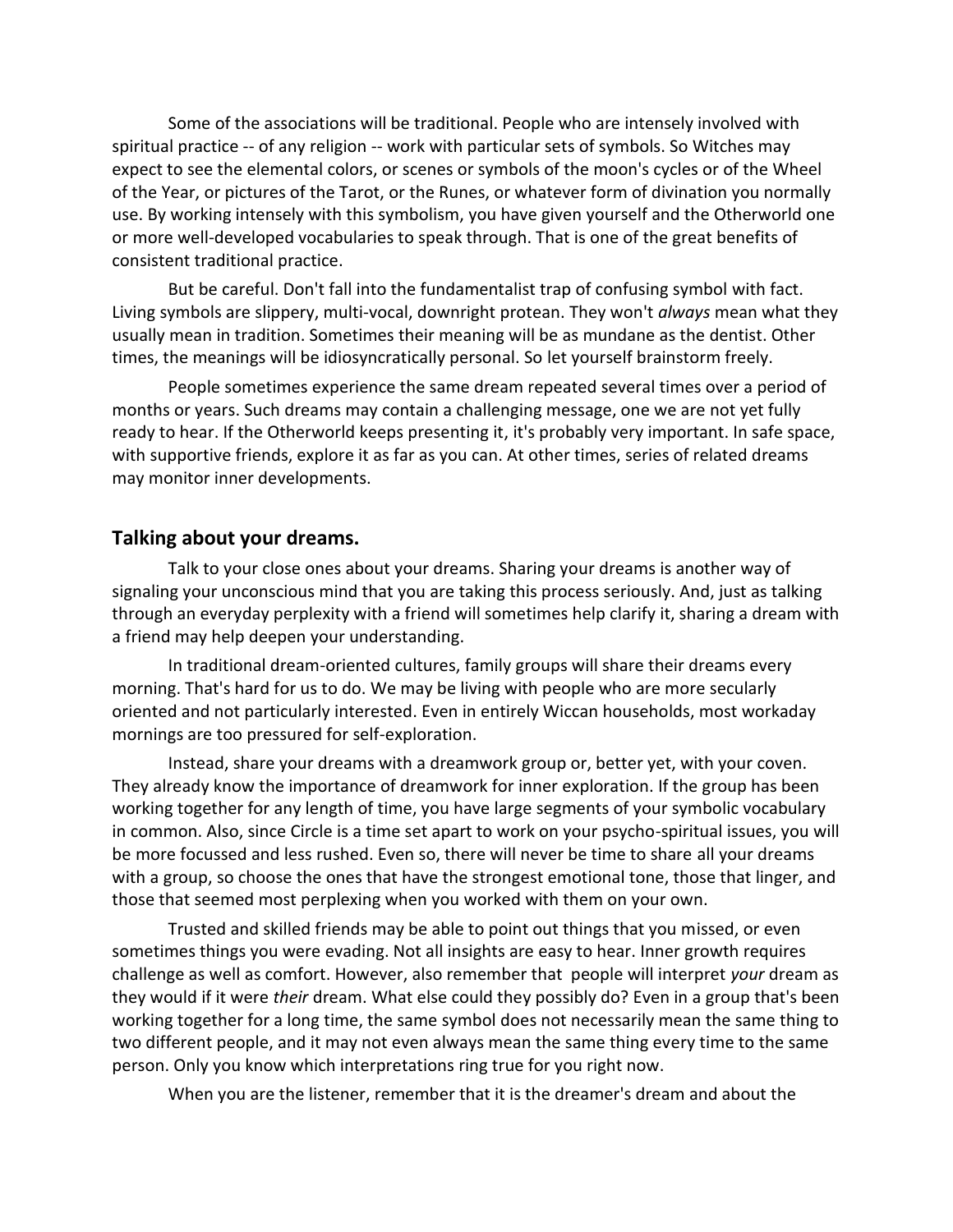dreamer's life, not yours. Offer more questions than statements, and make them open ended: "how did you feel when ..?" "what does that mean to you ..." If you do offer any interpretations, state them very tentatively. Our good friend Lady Alaria, suggests that we always start any interpretive statements with "if this were my dream, it might be saying ..." Present your interpretation as a hypothesis, and let the dreamer correct or refine it. Saying "no, it's not this, it's more like that" is a good way for them to focus in on what the dream means *for them.*

# **Lucid Dreaming - the magic of willed change - a caution:**

There are some techniques for taking conscious control of our dreams, of actually rewriting them as a way of changing bad internal patterns - "old tapes" - that often lead to selfdefeating behavior. Basically, these involve remaining aware during the dream that we are dreaming and that we can choose different behaviors and outcomes. These techniques are effective and certainly can be helpful. In the long run, however, they may cost more than they are worth.

Lucid dreaming techniques are about willed change, about projective magic, about giving directions to our inner selves. In contrast, receptive magic is about attunement, about gathering wisdom from our inner world and from the Otherworld, in order to make the wisest possible decisions. It's important to listen more than we direct, or we may risk losing the habit of listening, losing access to the inner voices.

The culture that surrounds us teaches us to tame everything, to control and rationalize everything from the ancient forests to our own dreams, to make everything over in our own conscious image. But to program our dreams is to limit them to that which we already know. All new insights and visions come from the wild, the un-programmed, the uncontrolled.

We have other, and even more effective, ways of changing consciousness in accordance with will. We need not sacrifice one of the major channels of inner receptivity in order to do this. And we very much need a way to gather information from our deepest selves, and from the Otherworld, before we make, let along implement, our decisions.

Leave room for Her surprises. Listen first, then weigh, then do. In Her service, may you have strong dreams!

Judy Harrow

### **Bibliography**

Faraday, Ann *Dream Power* NY: Berkley, 1972

This is the "classic" that introduced dreamwork to popular consciousness

Garfield, Patricia *Creative Dreaming* NY: Ballantine, 1974

Presented the ideas of lucid dreaming. Please see cautions above before using these techniques. Dr.